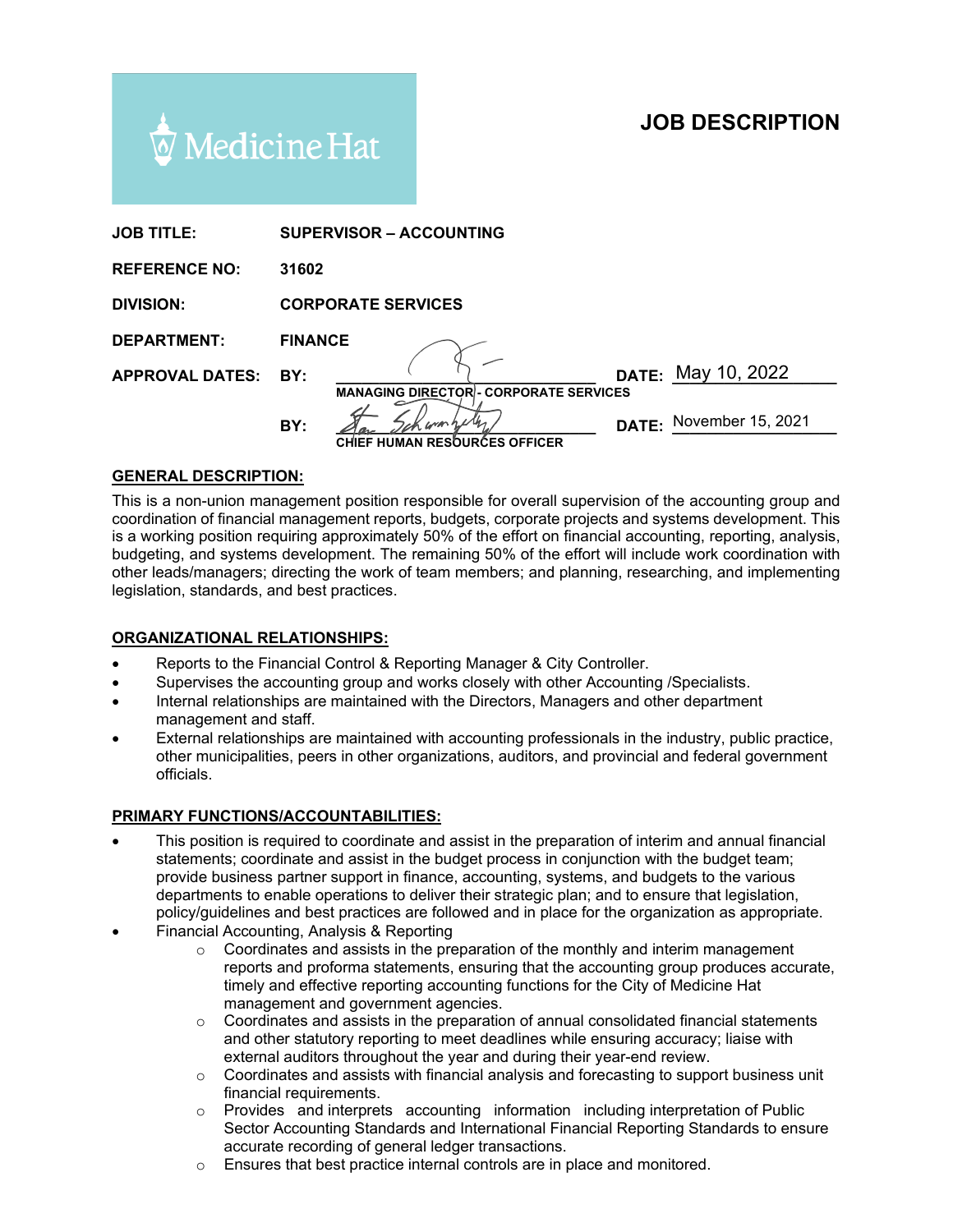- $\circ$  Leads and/or is a member of project teams and initiates briefing notes and decision items on changes in accounting policy/processes, including implementation of Accounting Standards handbook revisions.
- o Provides financial benchmark analysis as required.
- $\circ$  Reviews the activities of the joint interest accounting group ensuring accuracy and proper internal controls.

## **Budgeting**

- $\circ$  Assists in the coordination of the budget process, including the coordination and development of corporate business plans, operating and capital budgets, and communication of budget guidelines and timetables including appropriate cost allocation methodology.
- $\circ$  Supports the submission and amendments through the budget cycle, budget update and budget amendment process.
- $\circ$  Monitors all budget amendments and ensures that all changes and impact of these changes are reported to Senior Management, City Council and operating departments.
- $\circ$  Supports with planning and coordinating the City's grant life-cycle process including grant identification.
- **Enterprise Systems** 
	- $\circ$  Coordinates and assists with the developments, enhancements, updates and supports of the Enterprise Resource Systems (Unit 4) modules (General Ledger, Planner, Project Cost Billing, Bank Reconciliation etc.).
	- $\circ$  Coordinates and assists with the development and implementation of corporate management, budget and ad hoc reporting requirements.
	- $\circ$  Ensures the integrity of the Oil and Gas financial accounting software and related processes and reports.
- **Leadership** 
	- $\circ$  Provides coaching, recognition and performance management to the team members as required including directing, training, supporting, delegating and mentoring.
	- $\circ$  Leads or supports various projects including project planning, management and leadership as required.
	- $\circ$  Supports the efforts and empowers both accountants and assistants to deliver excellent customer-focused programs and services (including addressing resource requirements and resolving issues) while ensuring staff have the appropriate tools, training, safety knowledge and skills to effectively perform their tasks and assignments.
	- $\circ$  Provides the liaison between the Directors and management team of the various City departments on matters relating to finance, accounting, systems and budgets.
	- o Performs related duties as required or assigned.

## **REQUIRED COMPETENCIES:**

- Thorough knowledge of accounting principles and practices, including those relating to International Financial Reporting Standards (IFRS) and governmental accounting (Public Sector Accounting Standards) and the ability to apply this knowledge to accounting transactions in a complex computer environment.
- Proven project team leadership skills.
- Proven leadership competencies including the ability to maintain and promote a cooperative, collaborative results-focused team environment with team in the performance of their duties.
- Skilled in operating a personal computer using current office software in a network environment with fluent knowledge and abilities using an ERP system and accounting software.
- Ability to establish and maintain effective collaborative relationships with team members, peers, leaders and members of the public.
- Strong ability to establish and maintain effective working relationships with senior management, subordinates, professional colleagues, external auditors and officials with senior governments.
- Proven ability to delegate accounting tasks to division staff and provide appropriate training and supervision regarding these tasks.
- Proven ability to encourage, motivate, plan and organize activities of the team to meet goals and deadlines.
- Proven interpersonal skills and ability to model behaviors associated with a constructive culture with a commitment to health, wellness and safety.
- Proven ability to communicate effectively both orally and in writing including the ability to write